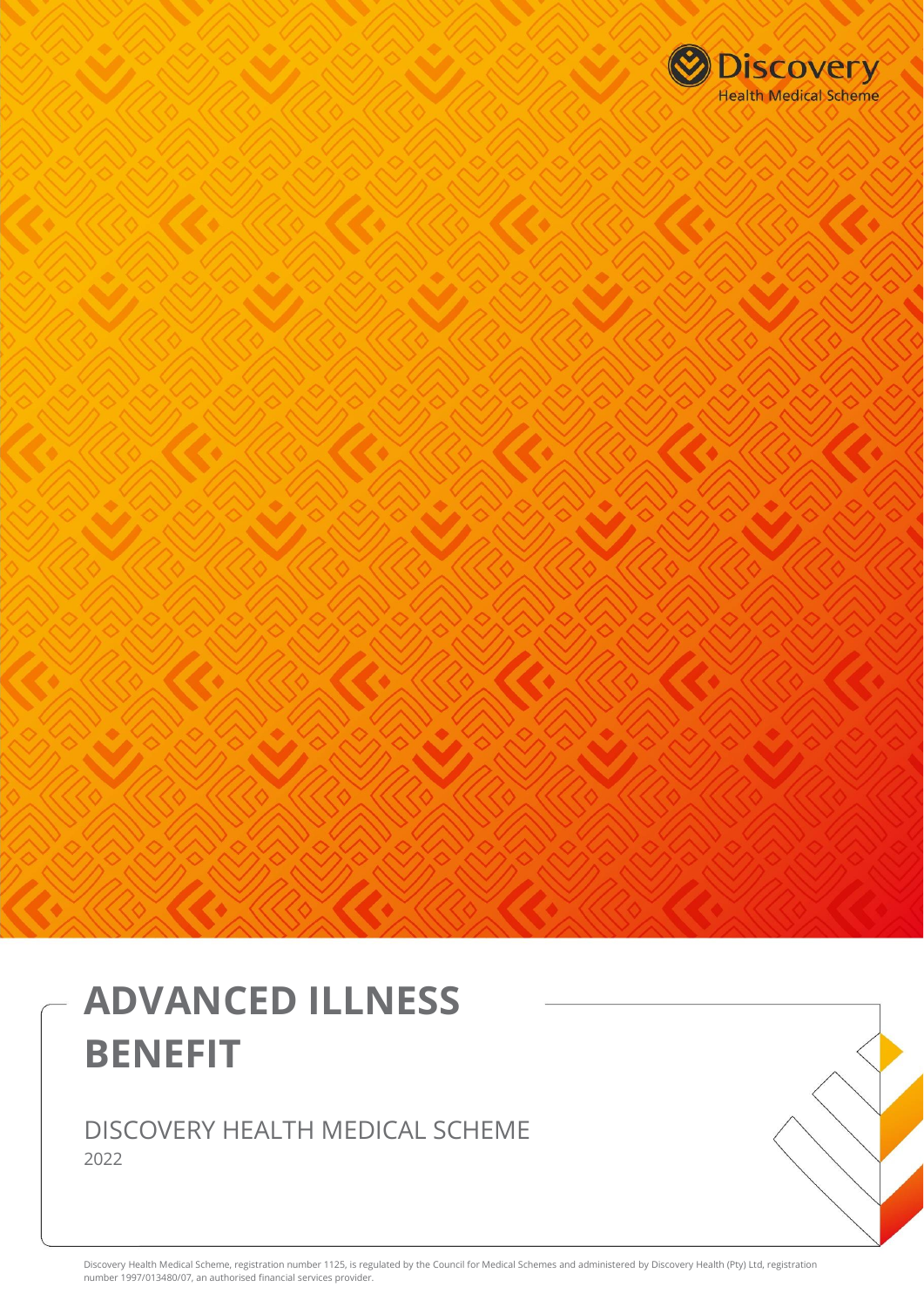

## **Overview**

Available on all plans, the Advanced Illness Benefit (AIB) provides members who have an illness in an advanced stage access to a comprehensive palliative care programme. This programme offers unlimited cover for approved care in the comfort of their own home or in a hospice facility. Palliative care is provided by a multidisciplinary team, in partnership with the Hospice Palliative Care Association of South Africa.

#### **About some of the terms we use in this document**

There may be some terms we refer to in the document that you may not be familiar with. Here are the meanings of these terms.

| <b>TERMINOLOGY</b>             | <b>DESCRIPTION</b>                                                                                                                                                                                                                                                                                      |
|--------------------------------|---------------------------------------------------------------------------------------------------------------------------------------------------------------------------------------------------------------------------------------------------------------------------------------------------------|
| Day-to-day benefits            | These are the available funds allocated to the Medical Savings Account (MSA) and Above Threshold<br>Benefit (ATB), where applicable. Depending on the plan you choose, you may have cover for a<br>defined set of day-to-day benefits. The level of day-to-day benefits depends on the plan you choose. |
| Discovery Health Rate<br>(DHR) | This is a rate we pay for healthcare services from hospitals, pharmacies, healthcare professionals<br>and other providers of relevant health services.                                                                                                                                                  |
| ICD-10 code                    | A clinical code that describes diseases and signs and symptoms, abnormal findings, complaints,<br>social circumstances and external causes of injury or diseases, as classified by the World Health<br>Organization (WHO).                                                                              |
| Palliative care                | Palliative care is specialised medical care for people living with a serious illness at any stage. This<br>type of care is focused on providing relief from the symptoms and stress of the illness.                                                                                                     |

## **Your doctor must register you for cover on the Advanced Illness Benefit**

To register, your doctor needs to complete the Advanced Illness Benefit (AIB) application form and email it to [AIB@discovery.co.za.](file://///dcpcifs02/userdata02/poonam3/AIB.CCB.SCCP/AIB/AIB%20Benefit%20Brochure/Brochures%202020/AIB@discovery.co.za) Up to date forms are always available o[n www.discovery.co.za](http://www.discovery.co.za/) under Medical Aid > Manage your health plan > Find important documents and certificates.

#### **Access to the Advanced Illness Benefit is voluntary and is subject to clinical entry criteria**

This benefit funds for palliative care for members in advanced stages of the illness, where curative treatment has ceased and there is a palliative care plan to address symptoms related to the illness. If your application is approved, you will have access to the benefits offered by the Advanced Illness Benefit (AIB).

## **The Advanced Illness Benefit at a glance**

Members on the Advanced Illness Benefit have access to the following:

• **Support from a dedicated care coordinator** 

A dedicated care coordinator, who is a registered nurse, will contact you (or your family member) once we have registered you on the AIB. The care coordinator will support you and your family and will work closely with your GP and/or specialist to ensure you receive the best care at all times.

- **Personalised support and counselling** Members registered on the AIB and their family will have access to counselling services for support during this difficult time.
- **Comprehensive home-based care**  Members registered on the AIB will have access to personalised home-based care services such as oxygen, pain management and limited home nursing, subject to authorisation and managed care criteria.
- **Access to specialised telephonic support**  Registered members can contact 011 529 6797 during working hours for assistance with Advanced Illness Benefit related authorisations, oxygen or benefit and claims-related enquiries.

ADVANCED ILLNESS BENEFIT

Discovery Health Medical Scheme, registration number 1125, is regulated by the Council for Medical Schemes and administered by Discovery Health (Pty) Ltd, registration number 1997/013480/07, an authorised financial services provider. 2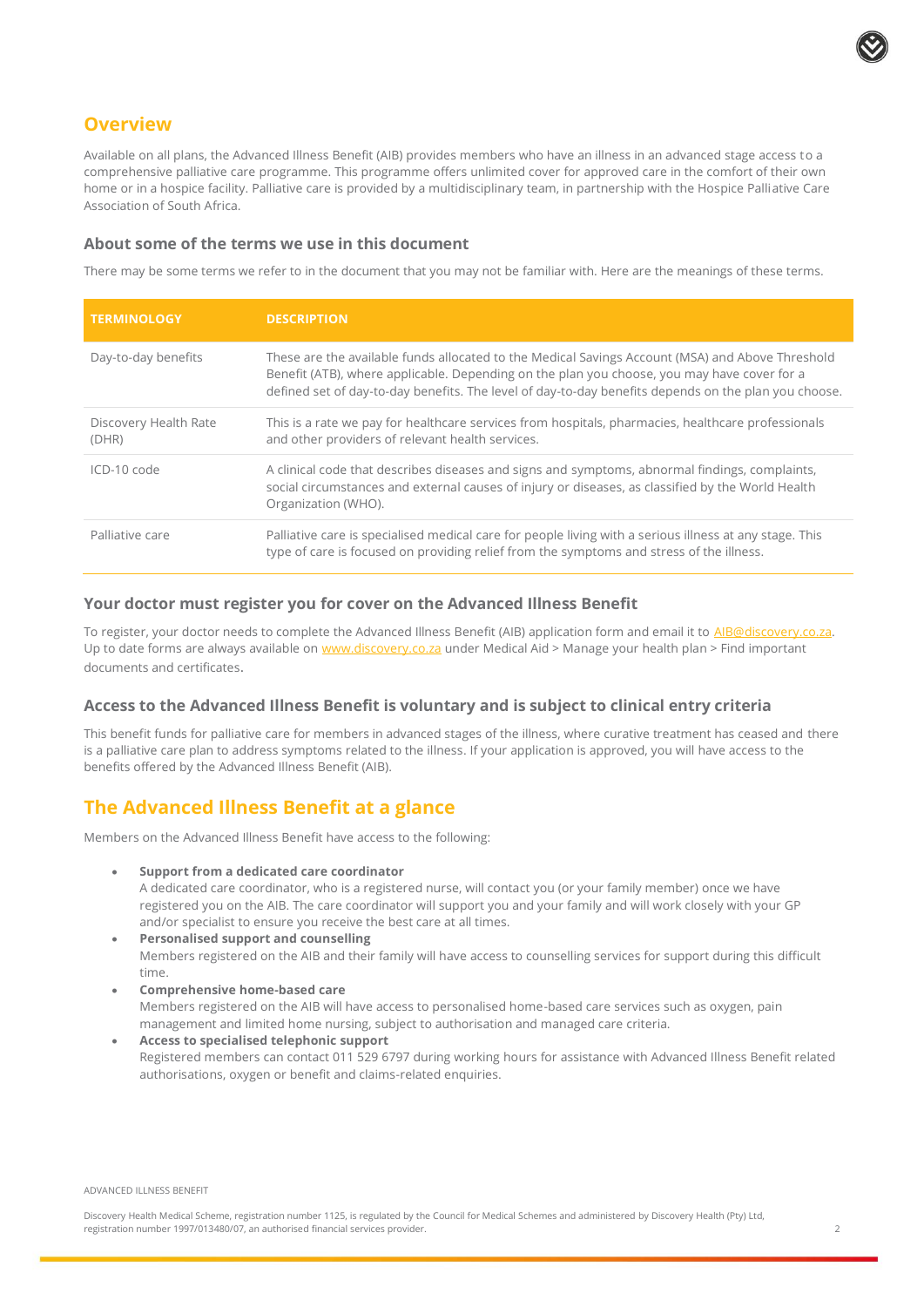

## **Your cover on the Advanced Illness Benefit**

#### **The Advanced Illness Benefit pays for services provided by a multidisciplinary team**

We will pay for healthcare services provided by any of the healthcare professionals represented in the palliative multidisciplinary team, according to a specific basket of care and the agreed individual member care plan.

These costs will not affect your day-to-day benefits and will be paid at the Discovery Health Rate (DHR) from the Hospital Benefit.

## **Palliative care must be accessed from providers who are registered with the Board of Healthcare Funders**

We will pay for these healthcare services or treatments as long as the application is approved, and you use appropriately registered providers (with a valid Board of Healthcare Funders (BHF) registration number) who use valid tariff codes for the healthcare service or treatment.

#### **We need the appropriate ICD-10 codes on accounts**

All accounts for palliative care must have a relevant and correct ICD-10 code (diagnosis code) for us to pay it from the correct benefit. To ensure there isn't a delay in paying your healthcare providers' accounts, please notify the team managing your treatment (or your loved one's treatment) about this requirement.

#### **Nominating a person to assist you**

Where you, as the patient, choose to nominate someone to assist you with managing your medical aid, you can complete a thirdparty consent form. Up to date forms are always available on [www.discovery.co.za](http://www.discovery.co.za/) under Medical Aid > Manage your health plan > Find important documents and certificates.

If at any stage, you wish to revoke consent for the sharing of information, you can notify us accordingly.

For more information on the Advanced Illness Benefit (AIB), visit our website [www.discovery.co.za](http://www.discovery.co.za/) or emai[l AIB@discovery.co.za.](mailto:AIB@discovery.co.za)